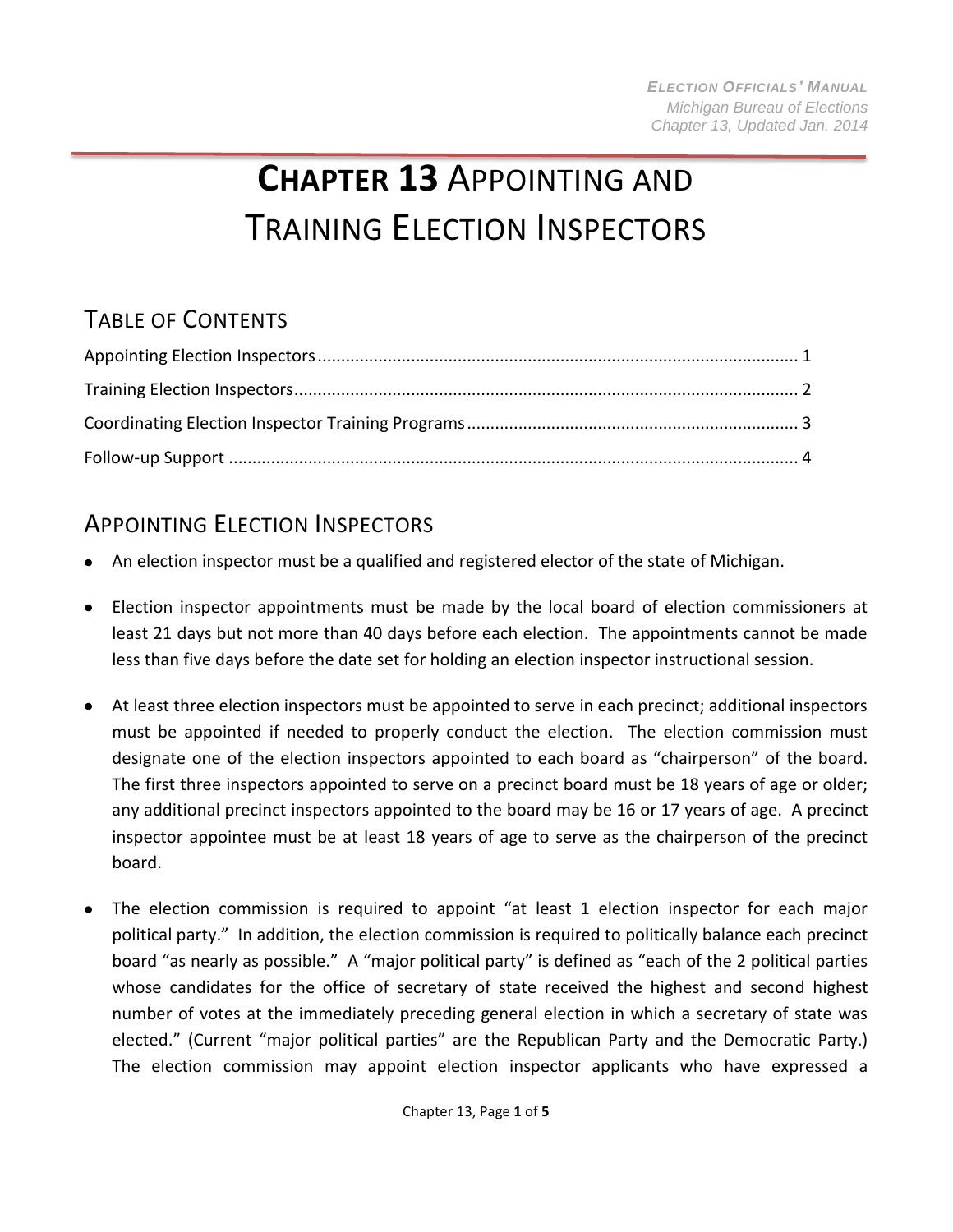preference for a minor political party at its discretion.

- The election commission is prohibited from knowingly appointing an individual to serve as an election inspector if the person has been convicted of a felony or election crime or if any member of the person's "immediate family" is a candidate for nomination or election to any office at the election. ("Immediate family" is defined as the individual's "father, mother, brother, sister, spouse and any relative residing in the same household with that person.") As an exception, a precinct delegate candidate may serve as an election inspector in any precinct other than the precinct in which he or she resides.
- An election commission is further prohibited from appointing a person as an election inspector "if that person declares a political party preference for a political party but is a known active advocate of another political party." A "known active advocate" of another political party is defined to mean a person who 1) is a delegate to the convention or an officer of another party 2) is affiliated with another party through an elected or appointed government position or 3) has made documented public statements (i.e., "statements reported by the news media or written statements with a clear and unambiguous attribution to the applicant") specifically supporting by name another political party or its candidates in the same calendar year as the election for which the appointment is being made.
- Not later than 2 business days following the appointment of election inspectors for an election scheduled to nominate or elect candidates to a *federal or state office*, the election commission is required to notify the county chair of each major political party of the "names and political party affiliations of appointed election inspectors and the precincts to which those inspectors were appointed." The notification must be made by "certified mail, personal service, or electronic transmission capable of determining date of receipt."

<span id="page-1-0"></span>TRAINING ELECTION INSPECTORS:Michigan election law, MCL 168.683, provides the following: "Each county clerk prior to each primary and election shall, by some reliable means, notify the clerk of each township and city in the county of a training school for election inspectors to be held at a place designated by the county clerk within 20 days prior to each primary, general and special election. The township and city clerks shall notify each election inspector appointed to serve at that election of the time and place of such training school. At such meeting, the county clerk shall instruct and demonstrate the manner in which the duties of election inspectors are required by law to be performed. It shall be the duty of the inspectors, so notified, to attend such meeting unless excused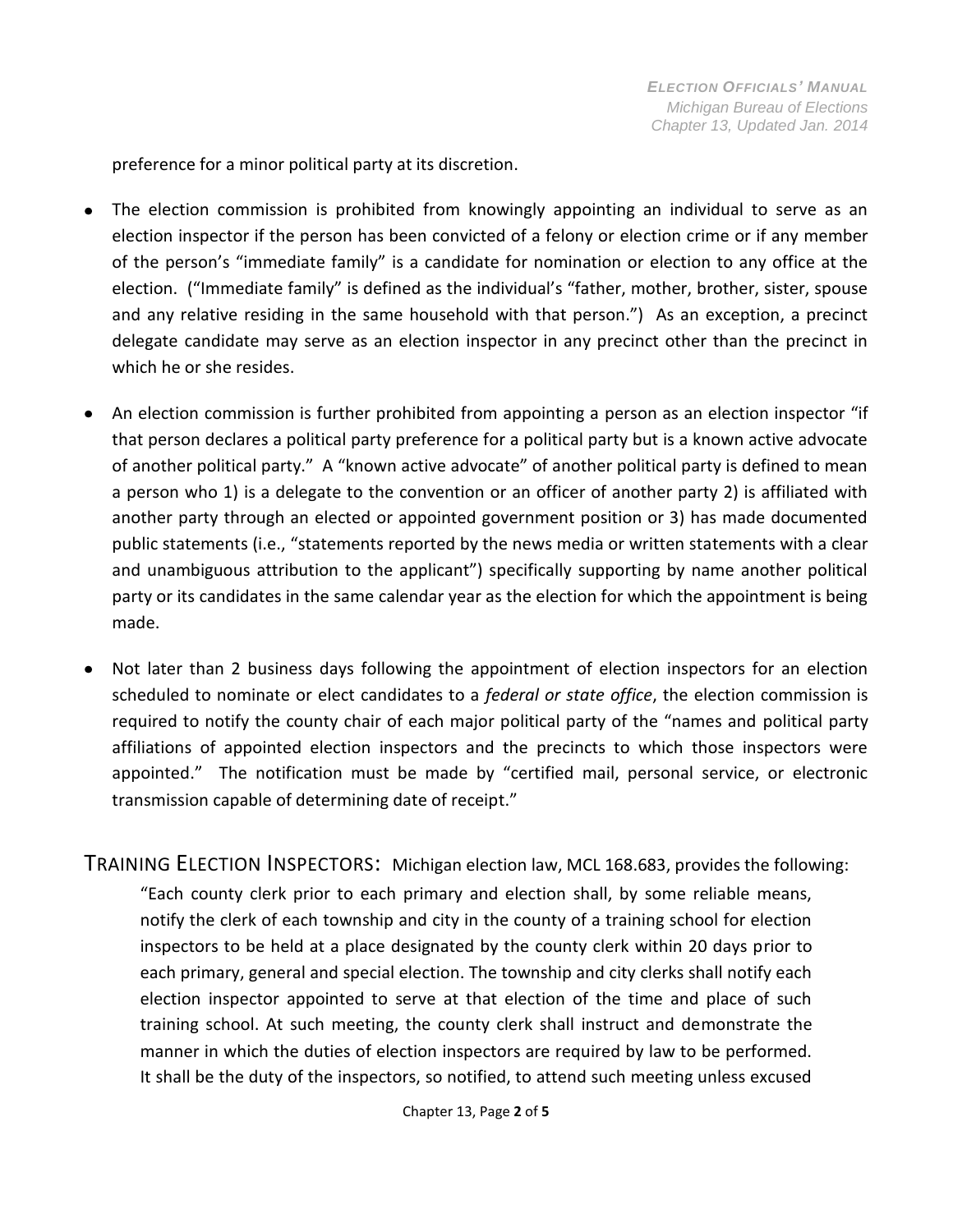by the county clerk for good cause. Compensation may be paid them therefore by their respective municipalities at such rate as may be determined by the governing bodies. No inspector of election shall serve in any election unless he shall have within the last preceding 2 years either attended an election school or shall have passed satisfactorily an examination given by the election commission of the city, township or village in which appointed. The examination shall be subject to the approval of the secretary of state. This section shall not prevent the appointment of an inspector of election to fill a vacancy. This section shall not prohibit any city or any township having a population of 10,000 or more from conducting its own training school for election inspectors of that city or township in which case election inspectors who have attended such school shall not be required to attend the county training school."

Michigan election law, MCL 168.33, provides the following:

"(1) The director of elections shall conduct training schools throughout this state preceding the general November election, and preceding such other elections as the director considers advisable, for county clerks and their representatives with respect to the conducting of elections in accordance with the election laws. In case any county clerk shall fail to conduct in his or her county a training school for election boards within the county, the director of elections shall conduct such training school, the cost of the training school to be charged as an obligation of the county.

"(2) The director of elections shall train all county, city, and township clerks who are involved in the training of precinct inspectors. The training shall include team training and monitoring of their performance as trainers.

"(3) The director of elections shall conduct all precinct inspector training in counties where the clerk has not been accredited to conduct the training schools."

<span id="page-2-0"></span>COORDINATING ELECTION INSPECTOR TRAINING PROGRAMS: While Michigan election law, MCL 168.683 stipulates that the county clerk is responsible for training election inspectors appointed to administer elections scheduled in the county, a "team approach" to the training responsibility is recommended. Suggestions:

With the county clerk acting in a coordinating capacity, develop an election inspector training team responsible for the ongoing conduct of election inspector training programs. Include experienced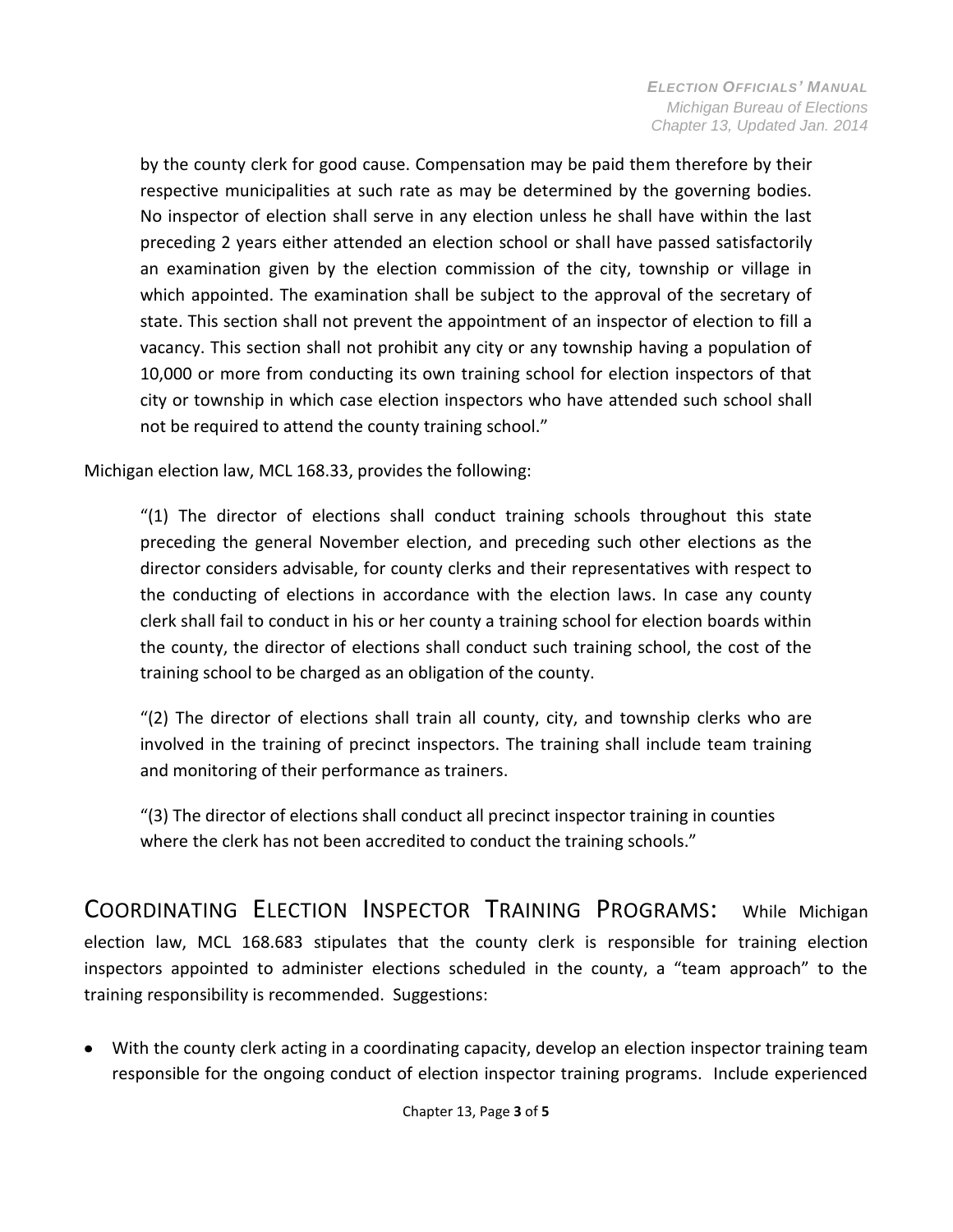local clerks and election personnel who are skilled in making presentations, seasoned election inspectors and any outside resource persons available to participate in the programs. If a county level clerks' association is established, develop and maintain the training team as an association function if practicable.

- Use the training materials provided by the Bureau as the foundation for training programs. Augment the materials as needed by county.
- Strive for constant improvement in the training programs. Discard approaches that fail to work; search for new ideas that will enhance the quality and content of programs. Seek suggestions from those who attend the programs.
- Build variety into the training programs to keep attendees focused. Emphasize hands-on exercises, role-playing and activities that work to engage the attendees in the instruction. Examples: have attendees take turns on a "mock" election board and have other attendees pose as voters with routine problems and needs; offer hands-on instruction on sealing ballot containers; set up and demonstrate the voting system the attendees will use on Election Day and allow them to operate the equipment.
- If a variety of different voting systems are used in the county, conduct separate training programs for each system.
- Develop a certificate that can be awarded to graduating election inspectors.

## <span id="page-3-0"></span>FOLLOW-UP SUPPORT

- Bureau staff will be available to provide any consultative advice or assistance required in the establishment of election inspectors' instructional programs. The Bureau provides Train-the-Trainer sessions to counties and larger jurisdictions in each even year to assist with the development of local election inspector training programs.
- Several helpful resources are available on the Bureau of Elections web site and Elections eLearning Center that can assist in developing election inspector training programs (such as manuals and elections day management training videos). Additional resources will continue to be developed and communicated to the clerk community.
- Communications on training election inspectors will be regularly distributed through the Bureau to keep clerks and other election officials abreast of innovative training ideas and approaches; law